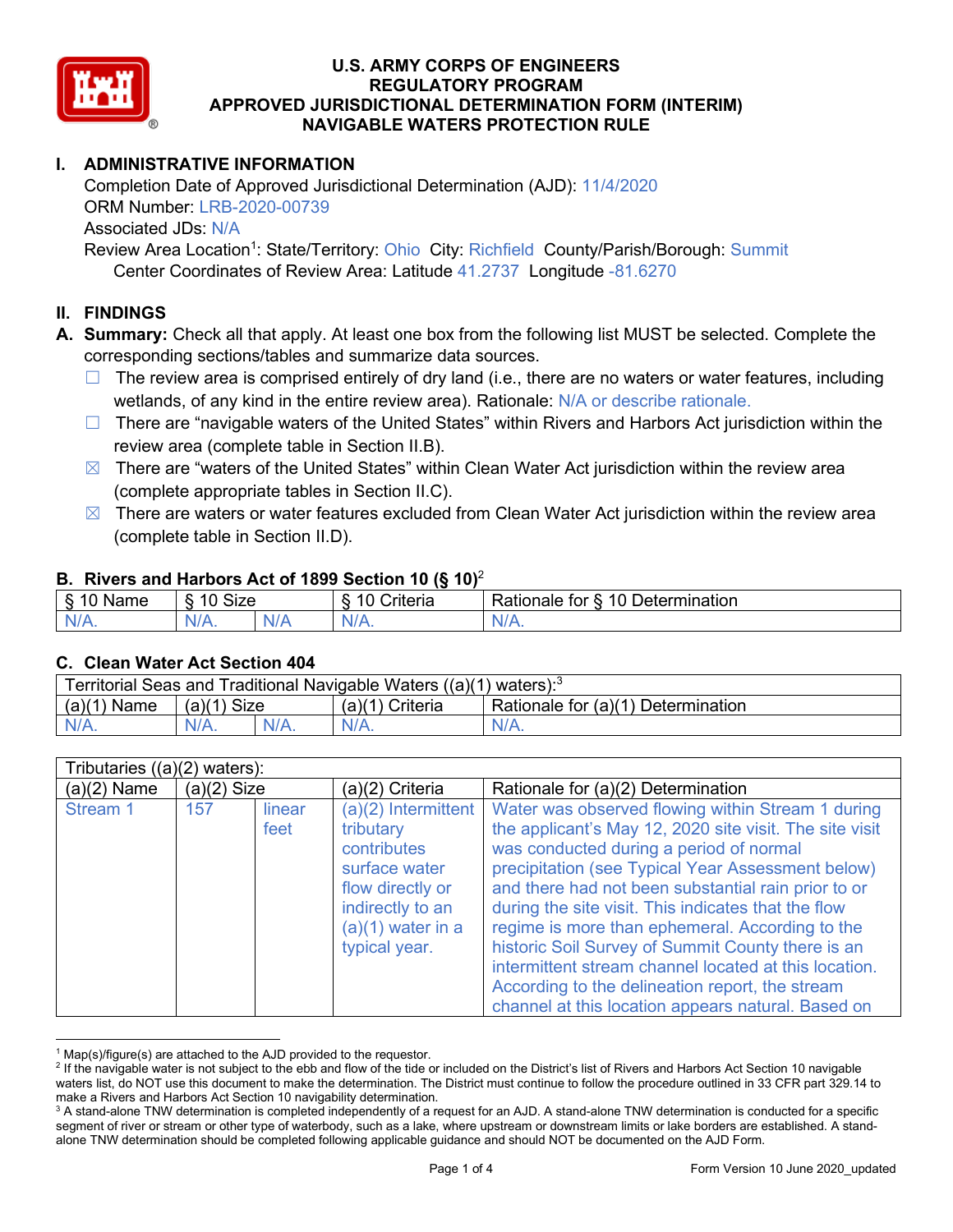

|               | Tributaries $((a)(2)$ waters): |                   |                                                                                                                                                                                                                                                                                                         |  |  |  |
|---------------|--------------------------------|-------------------|---------------------------------------------------------------------------------------------------------------------------------------------------------------------------------------------------------------------------------------------------------------------------------------------------------|--|--|--|
| $(a)(2)$ Name | $(a)(2)$ Size                  | $(a)(2)$ Criteria | Rationale for (a)(2) Determination                                                                                                                                                                                                                                                                      |  |  |  |
|               |                                |                   | the fact that water was flowing at the time of the<br>delineation, there was no substantial rain prior to or<br>during the onsite delineation, and the location of the<br>intermittent stream channel on the historic soil<br>survey, it was determined that Stream 1 is an<br>intermittent a(2) water. |  |  |  |

| Lakes and ponds, and impoundments of jurisdictional waters $((a)(3)$ waters): |               |         |                                                         |         |  |
|-------------------------------------------------------------------------------|---------------|---------|---------------------------------------------------------|---------|--|
| $(a)(3)$ Name                                                                 | $(a)(3)$ Size |         | Rationale for (a)(3) Determination<br>$(a)(3)$ Criteria |         |  |
| $N/A$ .                                                                       | $N/A$ .       | $N/A$ . | $N/A$ .                                                 | $N/A$ . |  |

| Adjacent wetlands $((a)(4)$ waters): |               |         |                                                            |                                                                                                                          |  |  |
|--------------------------------------|---------------|---------|------------------------------------------------------------|--------------------------------------------------------------------------------------------------------------------------|--|--|
| $(a)(4)$ Name                        | $(a)(4)$ Size |         | $(a)(4)$ Criteria                                          | Rationale for (a)(4) Determination                                                                                       |  |  |
| Wetland 2                            | 0.05          | acre(s) | $(a)(4)$ Wetland<br>abuts an $(a)(1)$ -<br>$(a)(3)$ water. | Onsite observations indicate that Wetland 2 directly<br>abuts Stream 1, a Clean Water Act Section 404 a(2)<br>tributary. |  |  |

# **D. Excluded Waters or Features**

| Excluded waters $((b)(1) -$ |                       | $(b)(12))$ : <sup>4</sup> |                                    |                                                                                                                                                                                                                                                                                                                                                                                                                                                                                                                                                                                                                                                                                                                                                                                                                                                                                                                                                                                                                                                          |
|-----------------------------|-----------------------|---------------------------|------------------------------------|----------------------------------------------------------------------------------------------------------------------------------------------------------------------------------------------------------------------------------------------------------------------------------------------------------------------------------------------------------------------------------------------------------------------------------------------------------------------------------------------------------------------------------------------------------------------------------------------------------------------------------------------------------------------------------------------------------------------------------------------------------------------------------------------------------------------------------------------------------------------------------------------------------------------------------------------------------------------------------------------------------------------------------------------------------|
| <b>Exclusion Name</b>       | <b>Exclusion Size</b> |                           | Exclusion <sup>5</sup>             | Rationale for Exclusion Determination                                                                                                                                                                                                                                                                                                                                                                                                                                                                                                                                                                                                                                                                                                                                                                                                                                                                                                                                                                                                                    |
| <b>Wetland 1</b>            | 0.14                  | $\text{acre}(s)$          | $(b)(1)$ Non-<br>adjacent wetland. | Wetland 1 does not meet any of the four criteria<br>that would make an $(a)(4)$ adjacent water subject<br>to jurisdiction under Section 404 of the Clean<br>Water Act. Wetland 1 was circumnavigated by<br>the consultant during the delineation. There were<br>no observed defined channels/tributaries/ditches<br>flowing from Wetland 1. A review of the<br>Broadview Heights and Northfield, OH USGS 7.5<br>min Quads do not show stream channels at this<br>location. The historic Soil Survey for Summit<br>County does identify an intermittent stream<br>channel in close proximity to Wetland 1.<br>However, the identified stream channel has been<br>relocated and is no longer adjacent to Wetland<br>1. A review of photographs submitted with the<br>delineation report confirm that there are no<br>defined channels/tributaries/ditches from<br>Wetland 1. There is a 15 inch reinforced<br>concrete pipe located approximately 30 feet<br>north of Wetland 1, which flows into a manmade<br>stormwater detention basin. The presence of |
|                             |                       |                           |                                    | uplands between the features demonstrates that                                                                                                                                                                                                                                                                                                                                                                                                                                                                                                                                                                                                                                                                                                                                                                                                                                                                                                                                                                                                           |

<sup>4</sup> Some excluded waters, such as (b)(2) and (b)(4), may not be specifically identified on the AJD form unless a requestor specifically asks a Corps district to do so. Corps districts may, in case-by-case instances, choose to identify some or all of these waters within the review area.

 $5$  Because of the broad nature of the (b)(1) exclusion and in an effort to collect data on specific types of waters that would be covered by the (b)(1) exclusion, four sub-categories of (b)(1) exclusions were administratively created for the purposes of the AJD Form. These four sub-categories are not new exclusions, but are simply administrative distinctions and remain (b)(1) exclusions as defined by the NWPR.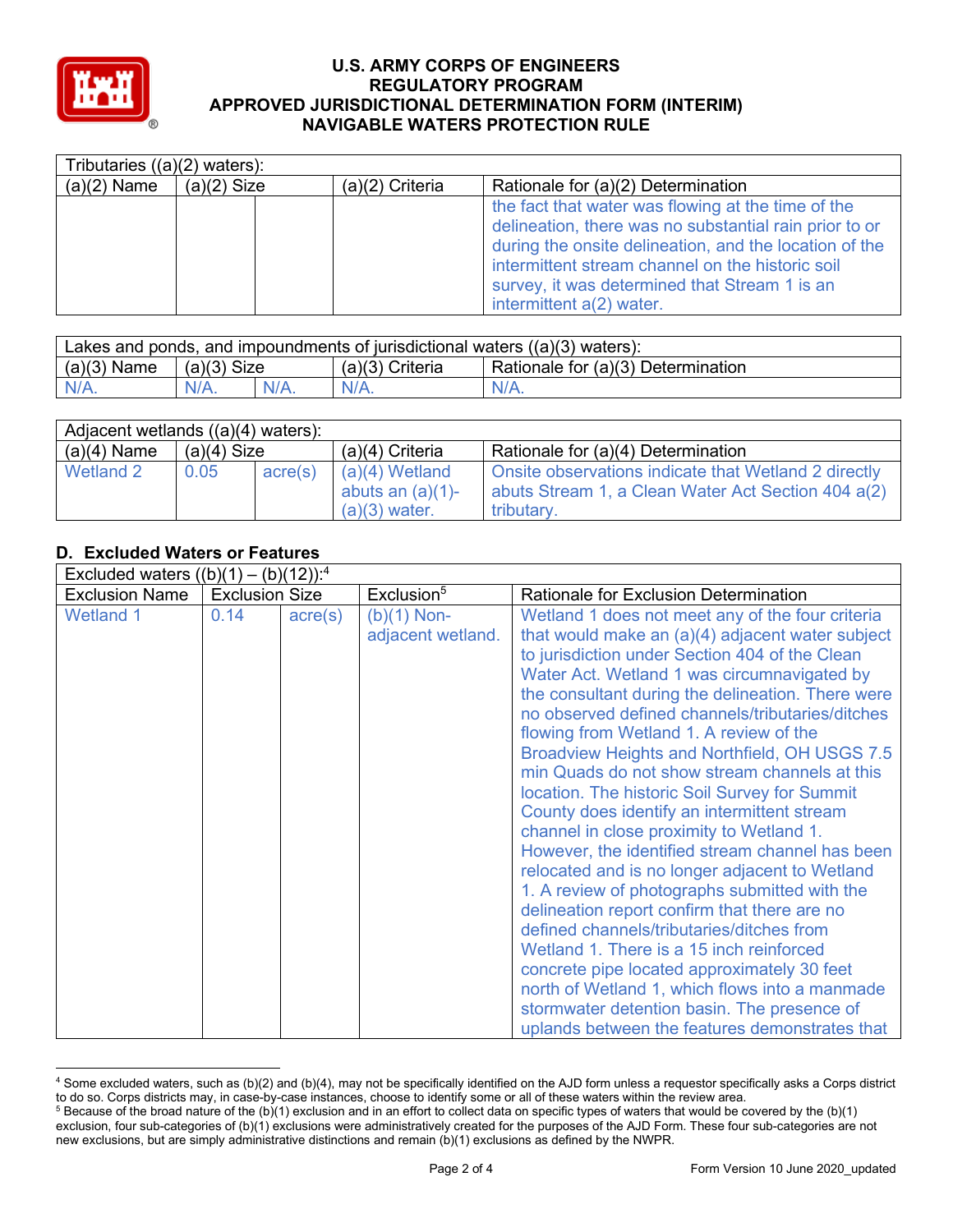

|                       | Excluded waters $((b)(1) - (b)(12))$ : <sup>4</sup> |                        |                                                                                                                                                                                                                                                                                                                                                                                                                                                                                                                                       |  |  |
|-----------------------|-----------------------------------------------------|------------------------|---------------------------------------------------------------------------------------------------------------------------------------------------------------------------------------------------------------------------------------------------------------------------------------------------------------------------------------------------------------------------------------------------------------------------------------------------------------------------------------------------------------------------------------|--|--|
| <b>Exclusion Name</b> | <b>Exclusion Size</b>                               | Exclusion <sup>5</sup> | <b>Rationale for Exclusion Determination</b>                                                                                                                                                                                                                                                                                                                                                                                                                                                                                          |  |  |
|                       |                                                     |                        | they are non-adjacent. Also, it is not expected<br>that water from the nearest $a(1-3)$ water does<br>not inundate Wetland 1 in a typical year. The<br>wetland is located approximately 275 linear feet<br>southeast of the nearest a(2) water. This location<br>is outside of the flood zone which further<br>demonstrates water from the nearest a(2) water<br>does not reach Wetland 1 in a typical year.<br>Based on the above discussion, it has been<br>determined that Wetland 1 is a b(1) non-<br>adjacent, excluded wetland. |  |  |

| Excluded waters $((b)(1) - (b)(12))$ : <sup>6</sup>                                 |                       |                  |                                                                                                                                                                                                       |                                                                                                                                                                                                                                                                                                                                                                                                                                                                                                                                                                                                                                                                                                                                                                                                                                                                                                                                                          |  |
|-------------------------------------------------------------------------------------|-----------------------|------------------|-------------------------------------------------------------------------------------------------------------------------------------------------------------------------------------------------------|----------------------------------------------------------------------------------------------------------------------------------------------------------------------------------------------------------------------------------------------------------------------------------------------------------------------------------------------------------------------------------------------------------------------------------------------------------------------------------------------------------------------------------------------------------------------------------------------------------------------------------------------------------------------------------------------------------------------------------------------------------------------------------------------------------------------------------------------------------------------------------------------------------------------------------------------------------|--|
| <b>Exclusion Name</b>                                                               | <b>Exclusion Size</b> |                  | Exclusion <sup>7</sup>                                                                                                                                                                                | Rationale for Exclusion Determination                                                                                                                                                                                                                                                                                                                                                                                                                                                                                                                                                                                                                                                                                                                                                                                                                                                                                                                    |  |
| <b>Stormwater</b><br><b>Basin and</b><br><b>Stormwater</b><br>Management<br>Feature | 0.1                   | $\text{acre}(s)$ | (b)(10)<br><b>Stormwater</b><br>control feature<br>constructed or<br>excavated in<br>upland or in a<br>non-jurisdictional<br>water to convey,<br>treat, infiltrate, or<br>store stormwater<br>runoff. | These are stormwater features constructed in<br>uplands for the express purpose of treating and<br>conveying stormwater from the adjacent<br>hardstand. A review of the Broadview Heights<br>and Northfield, OH USGS 7.5 min Quads do not<br>show stream channels at this location. The<br>historic Soil Survey for Summit County does<br>identify an intermittent stream channel in close<br>proximity to these features. However, the<br>identified stream channel has been historically<br>relocated. It is inconclusive whether or not these<br>features were constructed within the previously<br>identified stream channel. Based on historic<br>imagery it appears that the stream channel was<br>relocated prior to construction of these features.<br>Currently, these features flow into the identified<br>stream channel, but are not constructed within<br>the stream channel. Therefore, these features<br>are b(10) stormwater exclusions. |  |

# **III. SUPPORTING INFORMATION**

**A. Select/enter all resources** that were used to aid in this determination and attach data/maps to this document and/or references/citations in the administrative record, as appropriate.

 $\boxtimes$  Information submitted by, or on behalf of, the applicant/consultant: Wetland Delineation Report, Richfield Village and Richfield Township Parcels, Brecksville Road Industrial Park (Reference LRB-2000- 00599), Richfield, Summit County, Prepared for: Union Sand & Gravel, LLC, 1037 Bank St., Painesville, OH 44077, April 2020, CVE Project No. 20066

 $6$  Some excluded waters, such as (b)(2) and (b)(4), may not be specifically identified on the AJD form unless a requestor specifically asks a Corps district to do so. Corps districts may, in case-by-case instances, choose to identify some or all of these waters within the review area.

<sup>&</sup>lt;sup>7</sup> Because of the broad nature of the (b)(1) exclusion and in an effort to collect data on specific types of waters that would be covered by the (b)(1) exclusion, four sub-categories of (b)(1) exclusions were administratively created for the purposes of the AJD Form. These four sub-categories are not new exclusions, but are simply administrative distinctions and remain (b)(1) exclusions as defined by the NWPR.